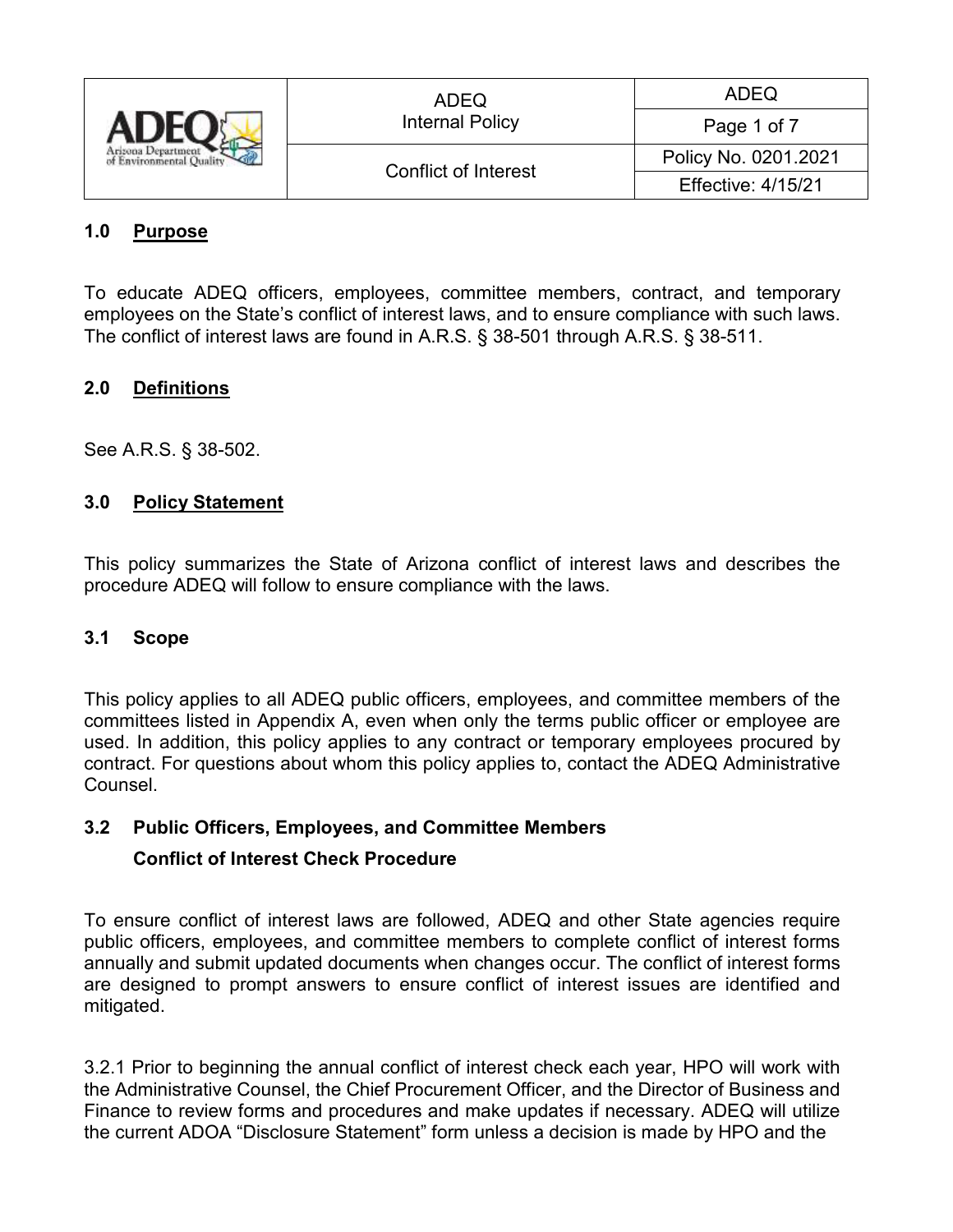Administrative Counsel to utilize another form. For example, the form may need to be modified to address committee members who are not employees.

3.2.2 By December 1 of each year, ADEQ public officers, employees, and committee members shall complete the current conflict of interest disclosure form and provide the signed form to HPO. HPO will manage this process. The form will require employees to consider areas where conflict of interest may arise in accordance with state law, disclose any potential conflicts, and work with HPO to mitigate conflicts.

3.2.3 A public officer, employee, or committee member must provide a new form to HPO within one week of any changes to previous disclosures and before any conflict may occur.

3.2.4 Managers will ensure forms are submitted to HPO.

3.2.5 New Employees will complete the conflict of interest check, including submitting a form and addressing mitigation, during their new employee orientation process.

3.2.6 HPO will track the completion of each form and any necessary mitigation.

3.2.7 HPO will review all signed forms to determine if any conflict exists, and will mitigate any conflicts.

3.2.8 HPO will place the form and notes about any mitigation actions into each employee's personnel file, if applicable, and HPO will place a copy into an electronic folder organized by year for public records purposes.

### $3.3$ **Contract and Temporary Employees**

### **Conflict of Interest Check Procedure**

Contract and temporary employees performing ADEQ work as staff augmentation will be asked to disclose any conflicts.

3.3.1 ADEQ Business and Finance will manage the process to have contract and temporary employees complete the conflict acknowledgement process upon assignment. Business and Finance will provide the conflict of interest form to the direct supervising manager upon PO placement.

3.3.2 The direct supervising manager will work with the contract/temporary employee to review and complete the process.

3.3.3 The direct supervising manager will review the completed forms and request guidance from HPO if any potential conflicts exist. HPO and the direct supervising manager will mitigate any conflicts.

3.3.4 The direct supervising manager will submit the completed form to Business and Finance Accounts Payable to attach to the purchase order associated with the contract or temporary employee.

3.3.5 Business and Finance will track the status of each contract and temporary employee to ensure completion of the initial conflict form. Business and Finance will also track to ensure the forms are renewed annually by all contract and temporary employees.

3.3.6 By December 1 of each year, the manager of any contracted and temporary employee's still performing ADEQ work as staff augmentation shall be notified to have the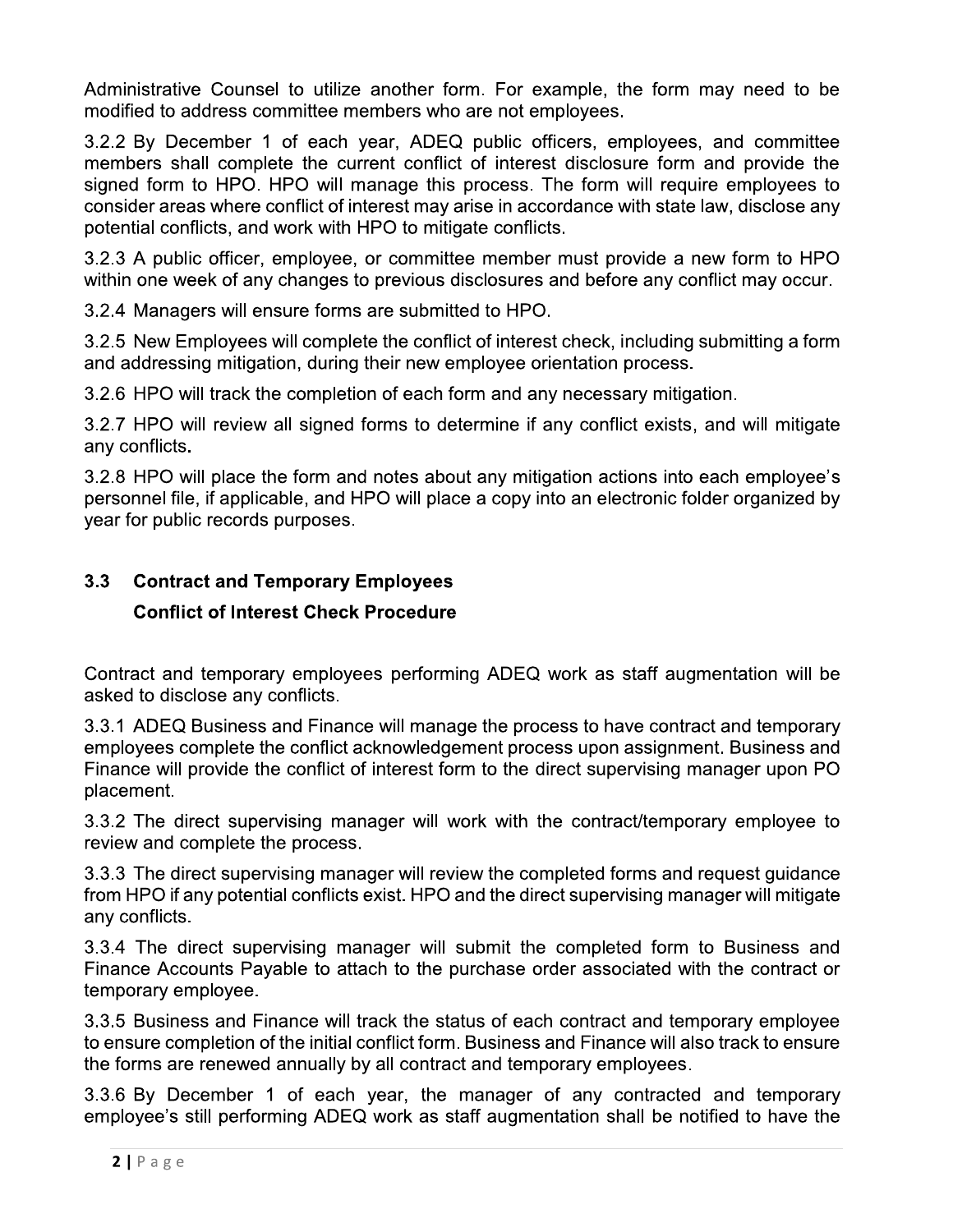employee complete the conflict of interest disclosure form and provide the form to Business and Finance Accounts Payable for filing and tracking.

#### $3.3$ **Conflict of Interest Law Summary**

The conflict of interest laws that apply to public officers and employees are found in A.R.S. § 38-501 through A.R.S. § 38-511. Below is a summary of some of these laws.

# Substantial Interest Preclusion - A.R.S. § 38-503

A. Any public officer or employee of a public agency who has, or whose relative has, a substantial interest in any contract, sale, purchase or service to such public agency shall make known that interest in the official records of such public agency and shall refrain from voting upon or otherwise participating in any manner as an officer or employee in such contract, sale or purchase.

B. Any public officer or employee who has, or whose relative has, a substantial interest in any decision of a public agency shall make known such interest in the official records of such public agency and shall refrain from participating in any manner as an officer or employee in such decision.

Substantial and remote interest definitions can be found in A.R.S. § 38-502.

# Representation Preclusion - A.R.S. § 38-504

- A. A public officer or employee shall not represent another person for compensation before a public agency by which the officer or employee is or was employed within the preceding twelve months or on which the officer or employee serves or served within the preceding twelve months concerning any matter with which the officer or employee was directly concerned and in which the officer or employee personally participated during the officer's or employee's employment or service by a substantial and material exercise of administrative discretion.
- B. During the period of a public officer's or employee's employment or service and for two years thereafter, a public officer or employee shall not disclose or use for the officer's or employee's personal profit, without appropriate authorization, any information acquired by the officer or employee in the course of the officer's or employee's official duties which has been clearly designated to the officer or employee as confidential when such confidential designation is warranted because of the status of the proceedings or the circumstances under which the information was received and preserving its confidentiality is necessary for the proper conduct of government business. A public officer or employee shall not disclose or use, without appropriate authorization, any information that is acquired by the officer or employee in the course of the officer's or employee's official duties and that is declared confidential by law.
- C. A public officer or employee shall not use or attempt to use the officer's or employee's official position to secure any valuable thing or valuable benefit for the officer or employee that would not ordinarily accrue to the officer or employee in the performance of the officer's or employee's official duties if the thing or benefit is of such character as to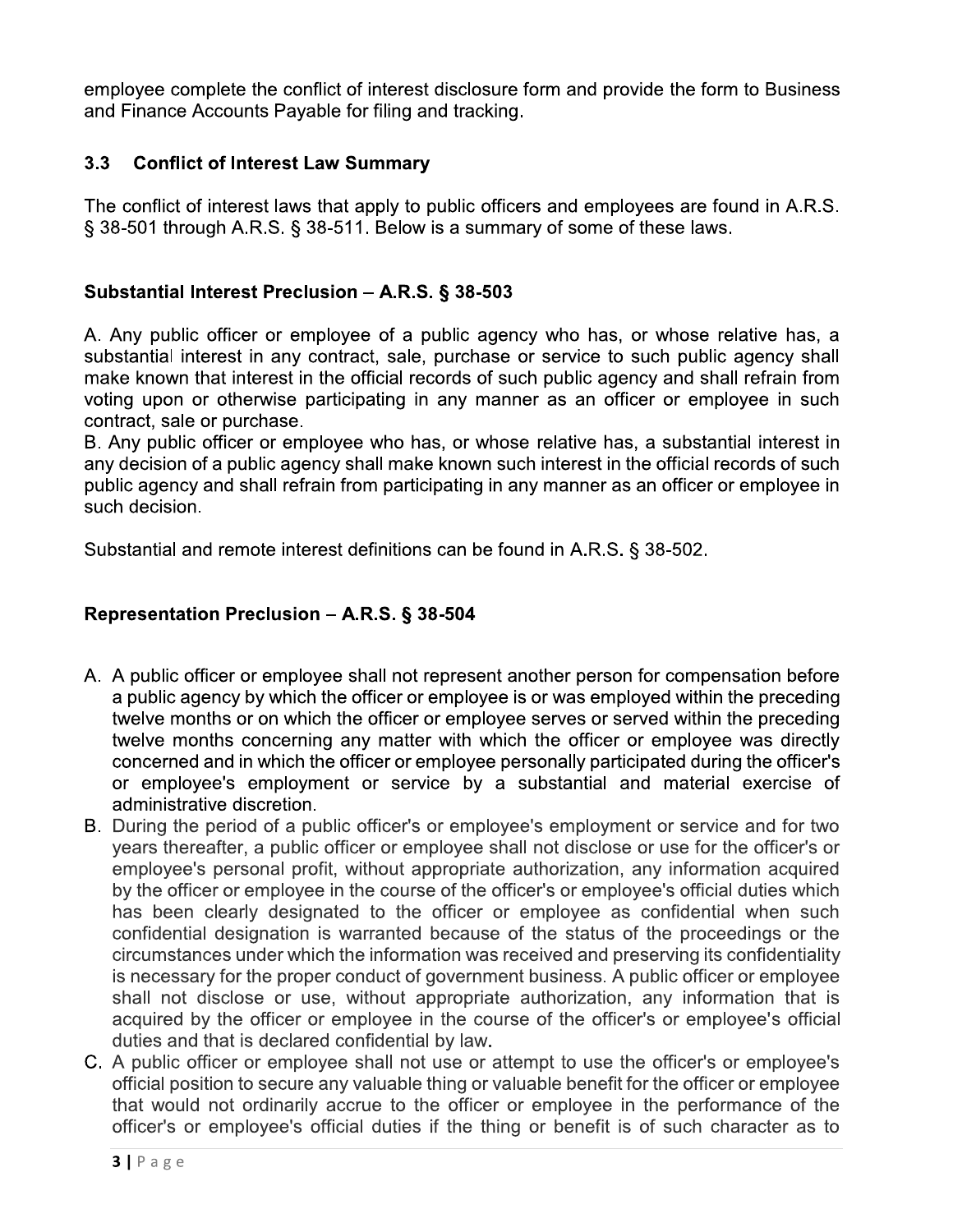manifest a substantial and improper influence on the officer or employee with respect to the officer's or employee's duties.

### Additional Income Preclusion - A.R.S. § 38-505

No public officer or employee may receive or agree to receive directly or indirectly compensation other than as provided by law for any service rendered or to be rendered by him personally in any case, proceeding, application, or other matter which is pending before the public agency of which he is a public officer or employee.

### Requirement of Notification of Conflict – A.R.S. § 38-508

If the provisions of section 38-503 prevent an appointed public officer or a public employee from acting as required by law in his official capacity, such public officer or employee shall notify his superior authority of the conflicting interest. The superior authority may empower another to act or such authority may act in the capacity of the public officer or employee on the conflicting matter.

### Agency Maintenance of Substantial Interest Records - A.R.S. § 38-509

Every political subdivision and public agency subject to this article shall maintain for public inspection in a special file all documents necessary to memorialize all disclosures of substantial interest made known pursuant to this article.

### Consequences for Conflict of Interest Violations - A.R.S. §§ 38-510, 38-511

A. A person who:

1. Intentionally or knowingly violates any provision of sections 38-503 through 38-505 is guilty of a class 6 felony.

2. Recklessly or negligently violates any provision of sections 38-503 through 38-505 is guilty of a class 1 misdemeanor.

B. A person found guilty of an offense described in subsection A of this section shall forfeit his public office or employment if any.

The state, its political subdivisions or any department or agency of either may, within three years after its execution, cancel any contract, without penalty or further obligation, made by the state, its political subdivisions, or any of the departments or agencies of either if any person significantly involved in initiating, negotiating, securing, drafting or creating the contract on behalf of the state, its political subdivisions or any of the departments or agencies of either is, at any time while the contract or any extension of the contract is in effect, an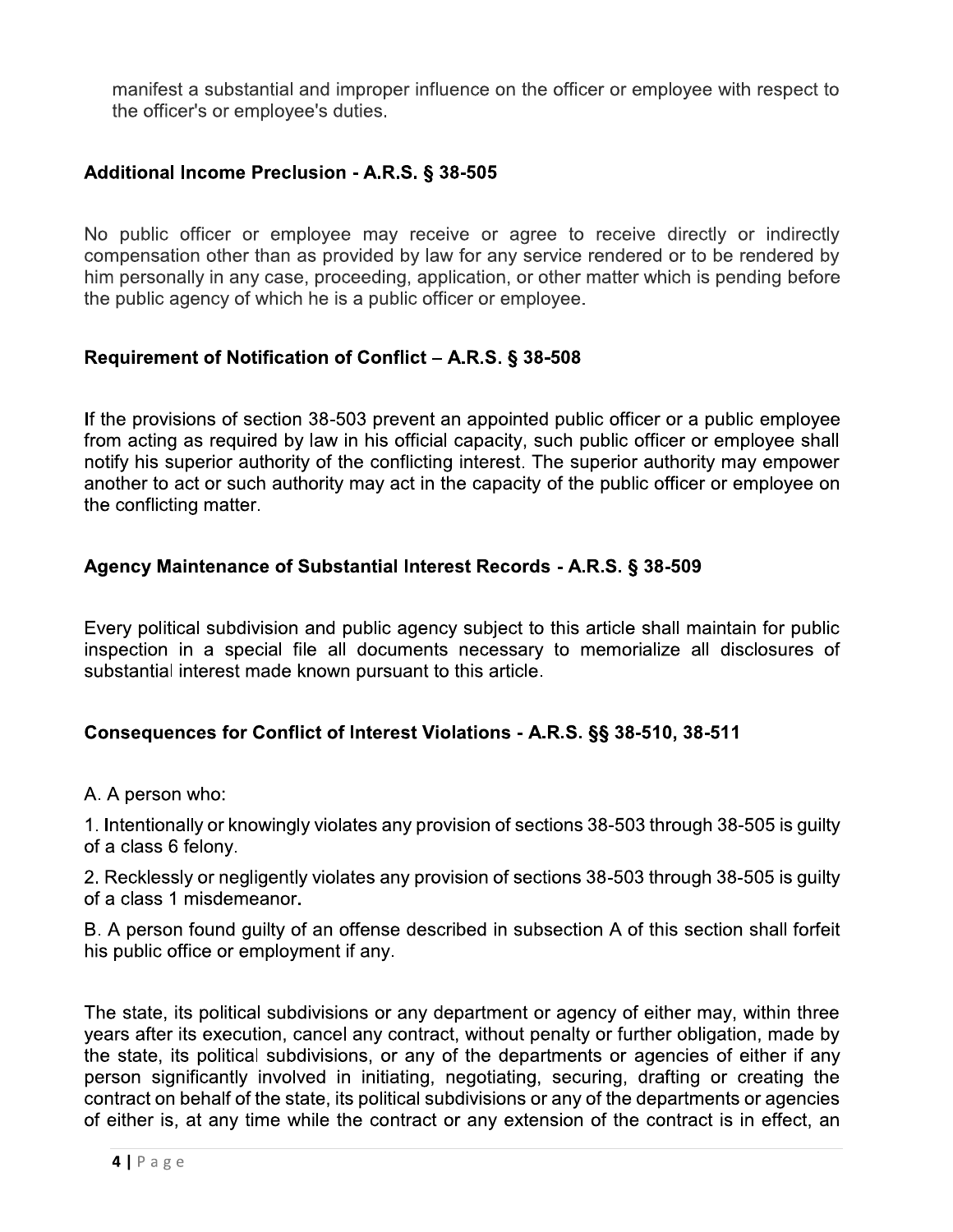employee or agent of any other party to the contract in any capacity or a consultant to any other party of the contract with respect to the subject matter of the contract.

#### $4.0$ **Authority**

A.R.S. § 38-501 et seq.

#### $5.0$ **Audience**

ADEQ public officers, employees, contract employees, and committee members.

#### $6.0$ **Policy Steward**

**ADEQ Administrative Counsel** 

#### $7.0$ **Communication & Training**

HPO and the Administrative Counsel will explain this Policy to all managers at an ADEQ All Managers meeting after the policy is approved, and then each year thereafter, prior to the yearly conflict of interest form completion. Each year, ADEQ will send a communication to all employees that explains the policy and requests employees complete the form. HPO will communicate the policy to all new employees during new employee orientation.

The ADEQ Business and Finance Director will explain this policy to necessary business and finance staff, including the Chief Procurement Officer, after the policy is approved, and then by December 1 of each year annually.

#### $8.0$ **Review, Audit & Revision Schedule**

The ADEQ Administrative Counsel will review this Policy annually when HPO, the Chief Procurement Officer, and Business and Finance consult the Administrative Counsel about the annual conflict of interest check.

#### $9.0$ **Additional Documents**

Appendix A: ADEQ Committees Subject to Conflict of Interest Law Requirements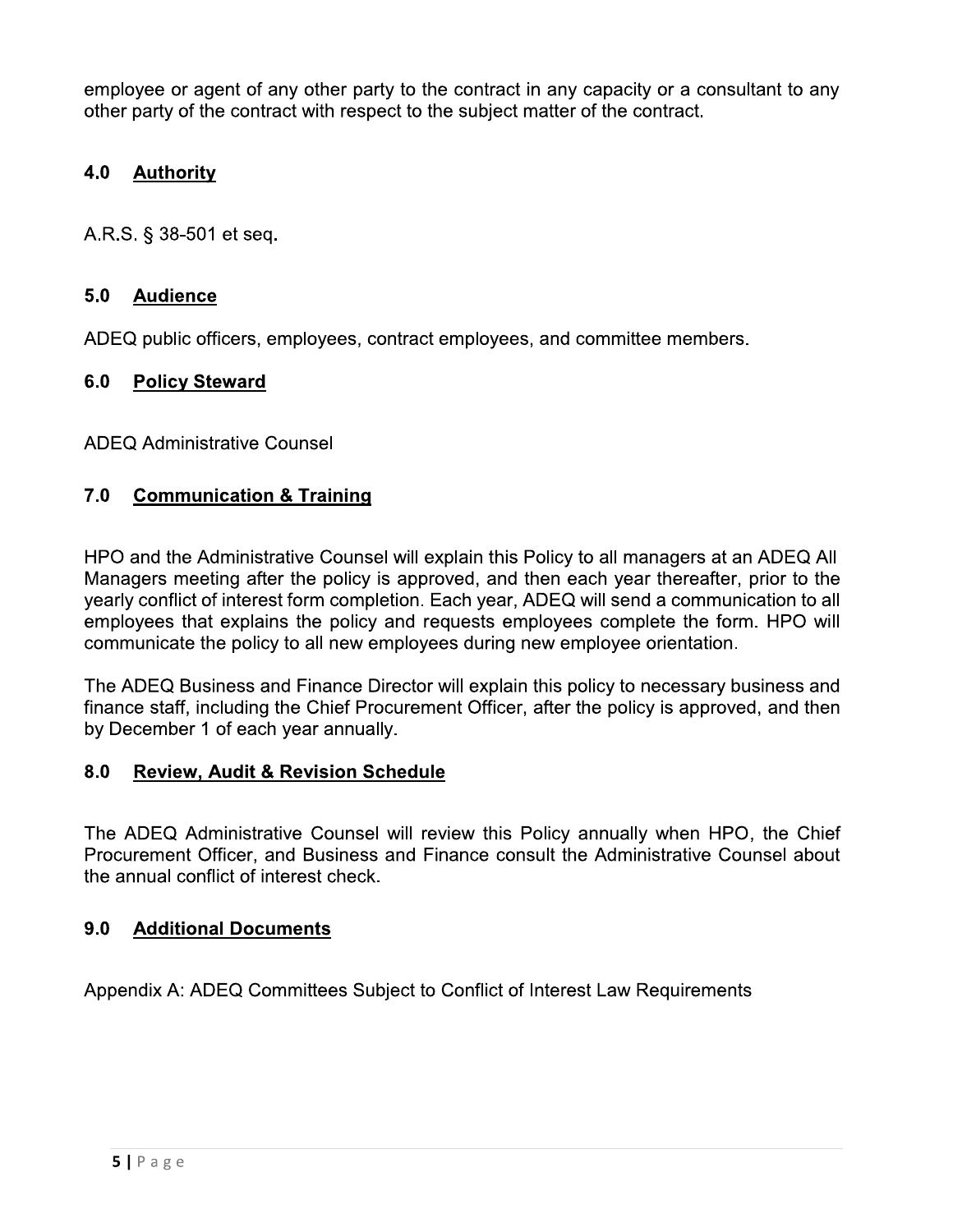# 10.0 Approved by

| <b>Title</b>                                   | <b>Name</b>        | <b>Signature</b>                               | <b>Date</b> |
|------------------------------------------------|--------------------|------------------------------------------------|-------------|
| <b>ADEQ Director</b>                           | Misael Cabrera     | Med                                            |             |
| <b>Business and</b><br><b>Finance Director</b> | Jared Sprunger     | Jared Sprunger                                 |             |
| <b>HPO Director</b>                            | Eric Abt           | Fic Abt                                        |             |
| Administrative<br>Counsel                      | <b>Edwin Slade</b> | Es: Sh<br>Edwin Slade (Apr 13, 2021 16:36 PDT) |             |

# 11.0 Historical Note

| <b>Date</b> | Number, Name, and Issue<br><b>Date of Previous Version</b> | <b>Replaces Listed</b><br><b>Sections/Entire</b><br><b>Document</b> | <b>Reason</b> |
|-------------|------------------------------------------------------------|---------------------------------------------------------------------|---------------|
|             |                                                            |                                                                     |               |
|             |                                                            |                                                                     |               |